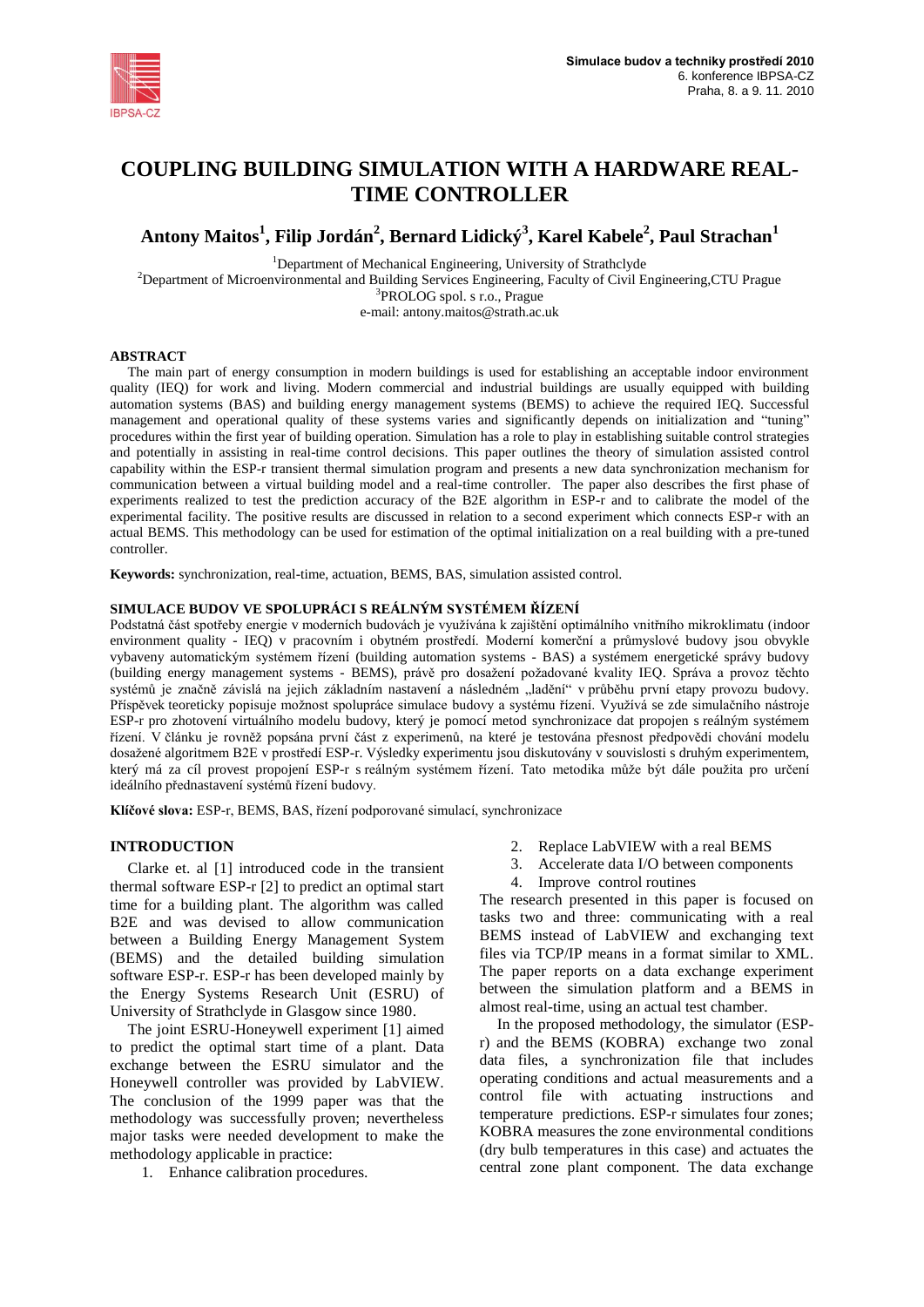procedure proceeds in almost real time, that is within a five minutes timestep.

Two experiments were designed to check the methodology. The first one was aimed to achieve model calibration and check the validity of predictions and was realized in December 2009. The second experiment was designed to check the methodology for the synchronization and is currently being realized. The results reported here derive from the first of the two experiments.

## **PREVIOUS RESEARCH**

Virtual coupling/synchronization procedures have been reported by Janak [3], Yahiaoui et al [4] [5] and Jandon [6]. Janak used subhourly simulation to communicate data between ESP-r and Radiance. Yahiaoui et.al (4) have exchanged data between MATLAB and ESP-r via TCP-IP.

The papers by Yahiaoui et.al. report a methodology for run-time coupling of ESP-r with controlling software. This focuses on a direct communication mechanism between the simulation platform and the controlling software and establishes the two most promising mechanisms for data communication, involving run-time coupling.

Yahiaoui et al [5] show that run-time coupling needs to handle asynchronous events occurring when the hardware controller and the simulator have varying timesteps, as well as synchronous events occurring when the two platforms execute with an identical timestep. It is argued in the paper that the data exchange mechanism should have the ability to handle large data quantities. Following comparison of several inter-process communication mechanisms, Data Sockets and Common Object Request Broker Architecture (CORBA) are suggested as the most appropriate data exchange technologies. Finally comparing the response time of these two communication mechanisms it was concluded that CORBA appears as the most appropriate mechanism

SIMBAD is a SIMulator for Buildings And Devices developed by the CSTB [6]. SIMBAD is a data processing environment able to simulate the behaviour of a building and its technical equipment, to which a control or building can be connected by way of an interface. SIMBAD models are usually developed in MATLAB or SIMULINK and they can represent various building and HVAC installations. The initial objective with SIMBAD was to couple it with a BEMS in order to assess its typical functions, e.g. optimum start function and load shedding.

Christias et.al (7) have proposed an asynchronous communication mechanism between the BEMS and the simulator, utilizing agents to derive off-site measurements and an in-process database to store and rapidly query measurement records. The developed software provides a worldwide accessible storage space, features a graph enabled interface and more importantly allows extraction of measurements in a desired output format rather easily.

## **METHODOLOGY**

Figure 1 shows an overview of simulation assisted control. The simulator ESP-r operates as a building conditions predictor for the KOBRA BEMS. In our methodology, simulation assisted control is achieved as follows:

- the building to be controlled is represented by a test chamber;
- the chamber measurements are synchronised to the simulation program;
- the BEMS issues a prediction query to the simulation program regarding dry bulb temperature;
- the simulation prediction is subsequently sent to the BEMS;
- the BEMS actuates a plant component at the time suggested by the simulator;
- the BEMS controls the actuating component whilst data exchange continues; the simulator can instruct the BEMS to stop component heating.

In our experiments the dry bulb temperatures of a test Chamber, shown in Figure 3, are being sensed by KOBRA BEMS. The BEMS communicates the timestamped measurements to the simulator ESP-r, which synchronizes the measurements with the simulator timestep via a temporal measurement file. The target of the simulation is to decide an optimal start time to achieve desired temperatures for the next timesteps. Once achieved, the optimal start time is sent to the BEMS, so that it initiates heating



*Figure 1 - Simulation assisted control overview*

Data communication can be either synchronous or asynchronous. In our initial experiments the communication is in asynchronous mode. In asynchronous mode a file with daily zonal measurements and a zonal short-term conditions forecast are utilised to predict conditions for the next day or after a few hours. In synchronous mode, the simulator is updated with the measurements of the previous timestep and predicts conditions for the next timestep or after a few timesteps.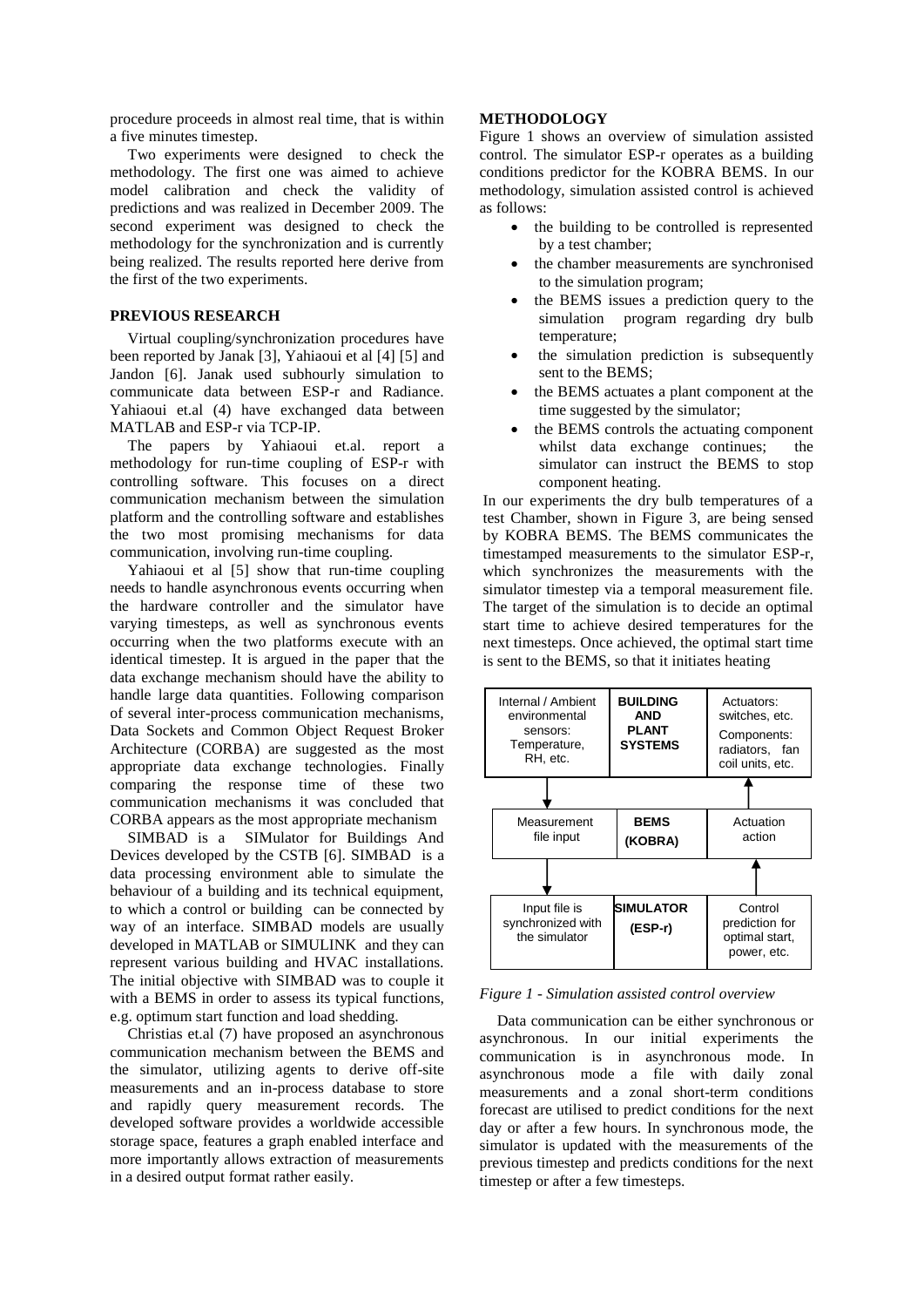The BEMS collects measurements from building controlled zones and ambient sensors. Once they are retrieved, they are sent as an input file to the simulator. The data file sent comprises an identification/synchronization key, a timestamp formatted in Unix epoch time, the ambient and internal environmental measurements and the actuation status for each zone. Similarly the output file from the simulator to the BEMS includes an exact synchronization key, an epoch formatted timestamp, the zonal temperature or IAQ predictions and the necessary control action for the BEMS, formatted as actuation percentage.

The format and an example of the two exchange files is shown in table 1. This actual example file holds only sensed dry bulb temperature measurements, and n/a (not available) is indicated for humidity and CO2 measurements. Once the file formats had been agreed, file insertion and extraction algorithms had to be developed within the simulation program. These subroutines are developed within a specific module of the program called B2E [8].

*Table 1 - Data exchange formats for BEMS to ESP-r*

| <b>PLATFORM</b>   | <b>FILE FORMAT</b>                   |
|-------------------|--------------------------------------|
|                   | Synchronization ID                   |
| <b>BEMS</b>       | Unix Epoch timestamp,                |
| output /          | Zone ID,                             |
| <b>Simulator</b>  | Measured zone temperature,           |
| input             | Next Zone ID,                        |
|                   | Measured zone temperature,           |
|                   | Actuation percentage status,         |
|                   | e.g.                                 |
|                   | (0;947071666;Z01,28.3)               |
|                   | n/a, n/a, 0; Z02, 28.1, n/a, n/a, 0; |
|                   |                                      |
|                   | Synchronization ID,                  |
| <b>Simulator</b>  | Unix Epoch timestamp,                |
| output /          | Zone ID,                             |
| <b>BEMS</b> input | Predicted zone temperature,          |
|                   | Next Zone ID,                        |
|                   | Predicted zone temperature,          |
|                   | Required actuation percentage,       |
|                   | Next Zone ID, etc.                   |
|                   |                                      |

The main subroutine was modified to allow input of temporal data by both the old format (via LabVIEW) and the new format (via KOBRA). Reprogramming of B2E subroutines, currently enables synchronous data exchange with a virtual and a real hardware controller, as can be seen in Figure 2. Asynchronous data exchange is also possible but a not fully automated yet.

A new subroutine was developed, B2EREAD [8]. The new subroutine reads the temporal file (which holds the measured data) from the hardware controller/datalogger of the BEMS. The timestep of the measurement is converted to the simulator timestep, in order to synchronize the timestep of the

simulator to the energy management system. Once that is achieved, the simulation initiates the prediction sequence and calculates the dry bulb temperatures for the zones controlled.

The duration of the procedure is currently less than one timestep (five minutes). Since this is not a commercial system, the duration of the procedure was considered reasonable and not much attention was given to accelerate it.

There are two operational modes in the B2E. The Optimal Start Time (OPSS) mode and the BEMS mode. The OPSS mode predicts a probable future plant startup time. It requires a climate look-ahead routine, e.g. a predictive routine that will calculate probable future boundary condition values, based on existent measurements. These future values are required by the temporal file that the simulation uses for its calculations; the temporal file holds past measurements until the point in time that coincides with the last input from the sensors/BEMS, and the generated measurements until the time target asked by the user. This time target along other standard data, such as the model"s configuration are input by the user at the beginning of the procedure.



*Figure 2 - ESP-r to KOBRA synchronization overview*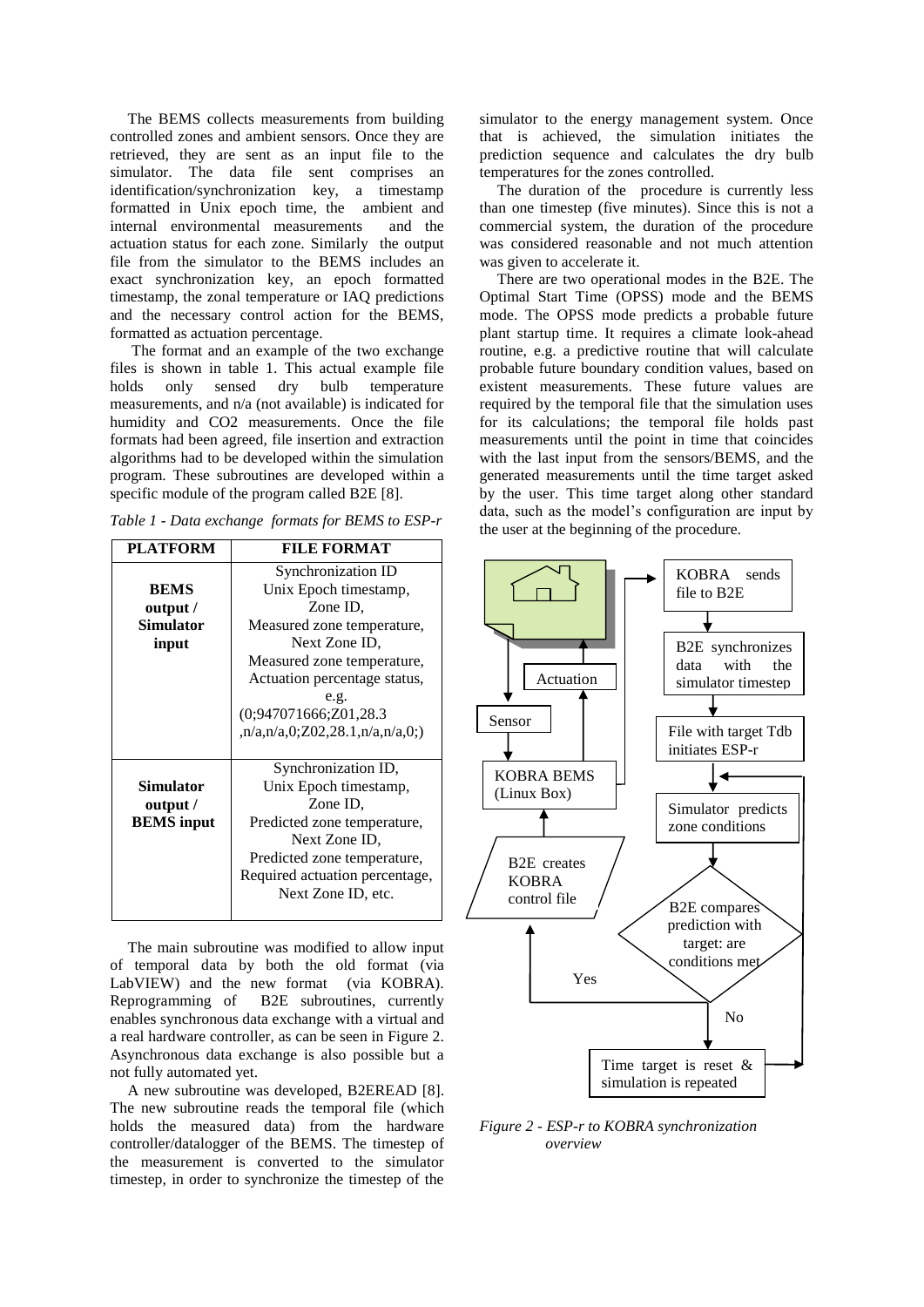## **THERMAL CHAMBER EXPERIMENTS**

In order to check the methodology, two experiments have been designed. The paper reports the results from the first of the two experiments. The major aims of the first experiment were:

- Testing the precision of the predictions using the Optimal start algorithm within B2E.
- Calibration of the chamber model, shown in Figure 3.

Successful completion of these aims is important for the realization of the second experiment. The latter experiment aims to test the synchronization of the simulator with a BEMS, via data exchange in real time between ESP-r and KOBRA BEMS. ESP-r will predict the space state conditions for the next timestep, providing KOBRA with controlling decisions for various actuating components, e.g. a convection unit, as shown in Figure 2.

The simulation model shown in Figure 3, consists of four zones. The central Chamber zone which housed most sensors and the radiant heater, an adjacent Service zone with ductworks (Figure 4) and an adjacent Bounding zone which is not used. The direct measurement of temperatures on the upper zone was not possible, so a fictional zone was used. Surface sensors were attached to the ceiling of the Chamber and the values were initially superimposed to the Fiction zone of the model.

.<br>Model: Experimental chamber in CTU Prague





The experiments are taking place in a thermal test chamber in CTU Prague, which can be seen in Figure 4. Once the instrumentation was setup, the experimental procedure followed a pattern introduced by an innovative joint European research programme in the nineties, called PASSYS (9). According to PASSYS a specific free-floating/heating/free-cooling sequence can be used to accurately determine the thermal response of a test cell. A similar methodology has been used. Using this free floating/heating/free-cooling sequence, the model has been calibrated to match the thermal response of the actual chamber.

The test chamber is equipped with various plant components. Heating was achieved with a radiant heater with a 1kW nominal output. Thermocouples

type K were placed in each one of the surfaces of the central Chamber zone. NTC type N sensors with a  $\pm 0.1^\circ K$  accuracy, were placed in the Chamber, Service and Bounding zone. All sensors were logged with two ALMEMO dataloggers. Temperature measurements underneath the Chamber are made with a simple HOBO H8 datalogger, since the conditions on the basement are thermally stable Measurements were taken every five minutes. The simulation accordingly used these measurements via a temporal file which included 12 timesteps per hour.

 The experimental procedure comprised of a series of typical daily heating procedure for approximately a week. The procedure consisted of a free-floating period followed by heating and a free cooling period (9).



*Figure 4 - Experimental setup within the Chamber*

#### **DISCUSSION**

An initial experiment was realised in December 2009 in Prague, and the results are shown in Figures 5 and 6. Figure 5 shows the simulated dry bulb temperature prediciton against the measured dry bulb temperatures for the Chamber. In the initial uncalibrated model, ESP-r overpredicts the heating, using the Alamdari-Hammond equation which assumes a perfectly mixed environment [2]; in the heavy insulated chamber this is not the case. Later measurements have indicated stratification.

Calibration was achieved by correcting the boundary conditions in the model, specifically thermal inertia and startup temperatures. Finally a small sensitivity analysis of the ratio of the convection coefficient to the radiation coefficient, enhanced calibration results.

The remaining calibration error in Figure 6, is mainly due to the convection coefficient value used for the partition between the Chamber zone and the Service zone. In order to achieve low – near ambient – temperatures in the Service zone, mechanical ventilation was used. The increased convection coefficient due to the forced ventilation was not adequately considered for that partition.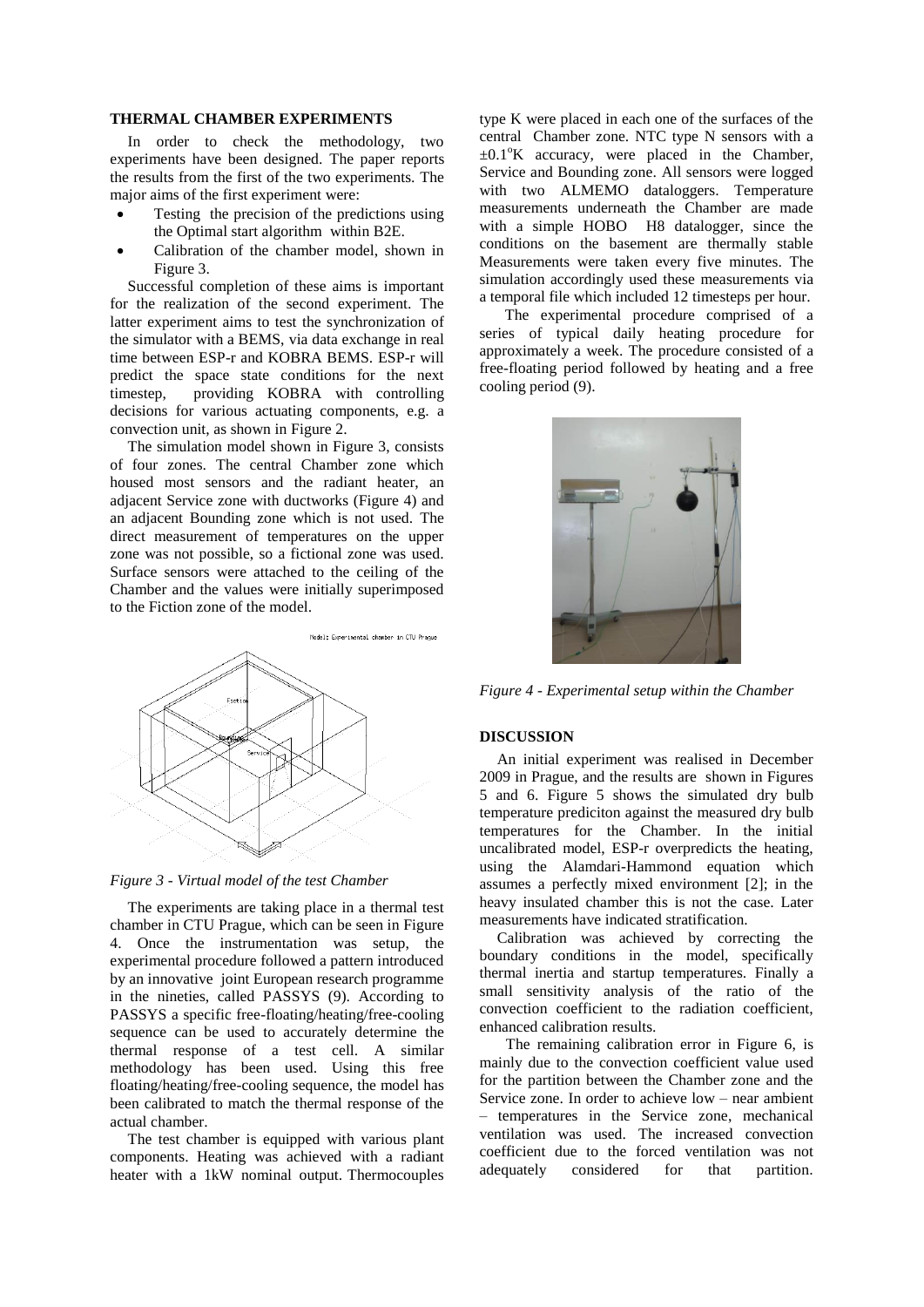

*Figure 5 - Optimum start time prediction via B2E, before model calibration*



*Figure 6 - Optimum start time prediction via B2E, after partial model calibration*